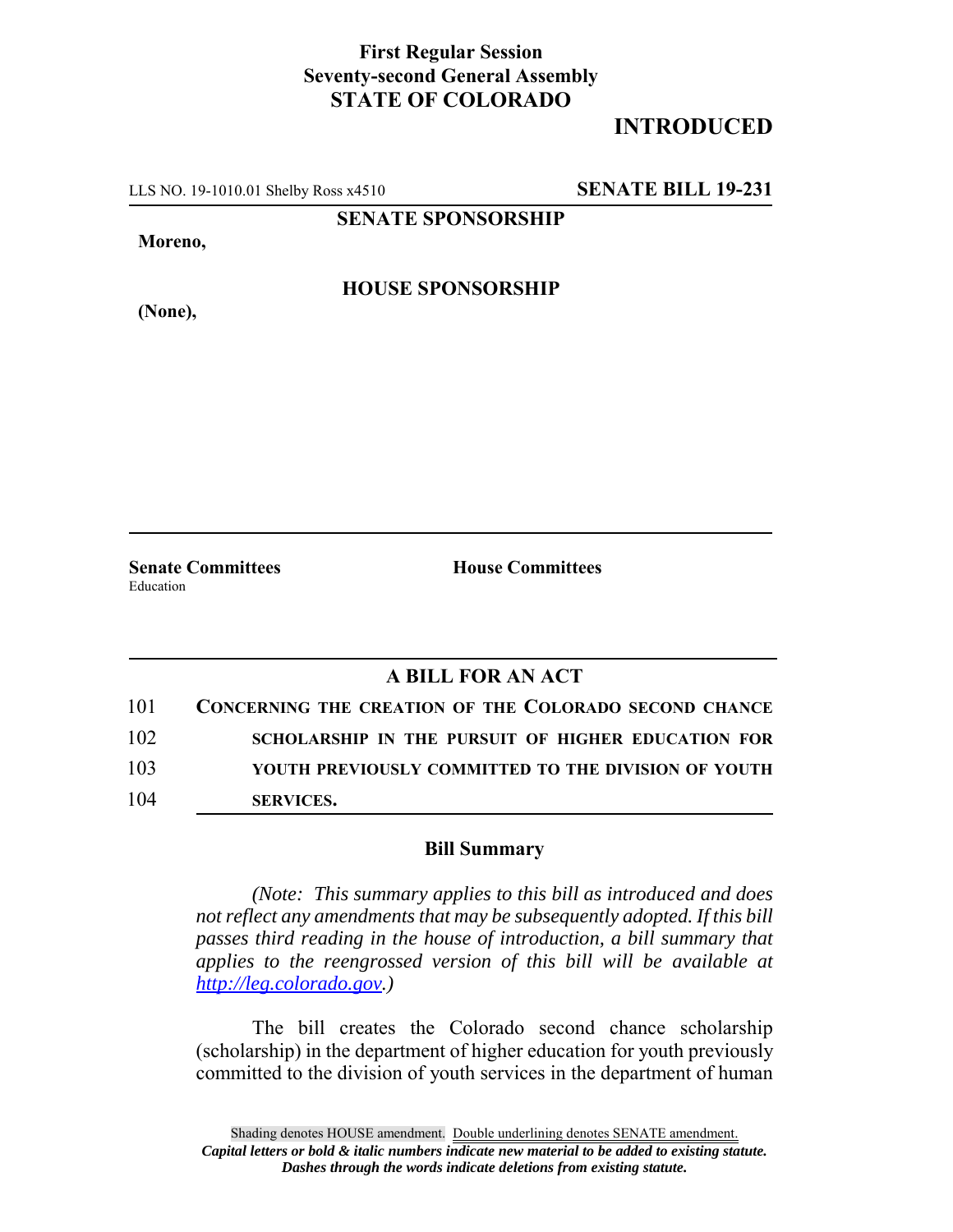services.

The bill requires the executive director of the commission on higher education to appoint a program coordinator to counsel and support scholarship recipients.

The bill creates an advisory board to establish the scholarship criteria and select scholarship recipients.

*Be it enacted by the General Assembly of the State of Colorado:*

 **SECTION 1. Legislative declaration.** (1) The general assembly finds and declares that youth who have been committed face many obstacles upon release from the division of youth services in the department of human services, including homelessness, poverty, issues with school reenrollment, addiction, and unemployment. Financially investing in the educational success of youth involved with the division of youth services in the department of human services has proven to have significant positive impacts on reducing recidivism.

 (2) The general assembly further declares the Colorado second chance scholarship created in part 12 of article 3.3 of title 23, Colorado Revised Statutes, is intended to award scholarships for the pursuit of a postsecondary credential and gainful employment for youth previously 14 committed to the division of youth services in the department of human services.

 **SECTION 2.** In Colorado Revised Statutes, **add** part 12 to article 3.3 of title 23 as follows:

 PART 12 COLORADO SECOND CHANCE SCHOLARSHIP **23-3.3-1201. Colorado second chance scholarship - creation - eligibility.** THERE IS CREATED IN THE DEPARTMENT OF HIGHER EDUCATION THE COLORADO SECOND CHANCE SCHOLARSHIP PROGRAM, REFERRED TO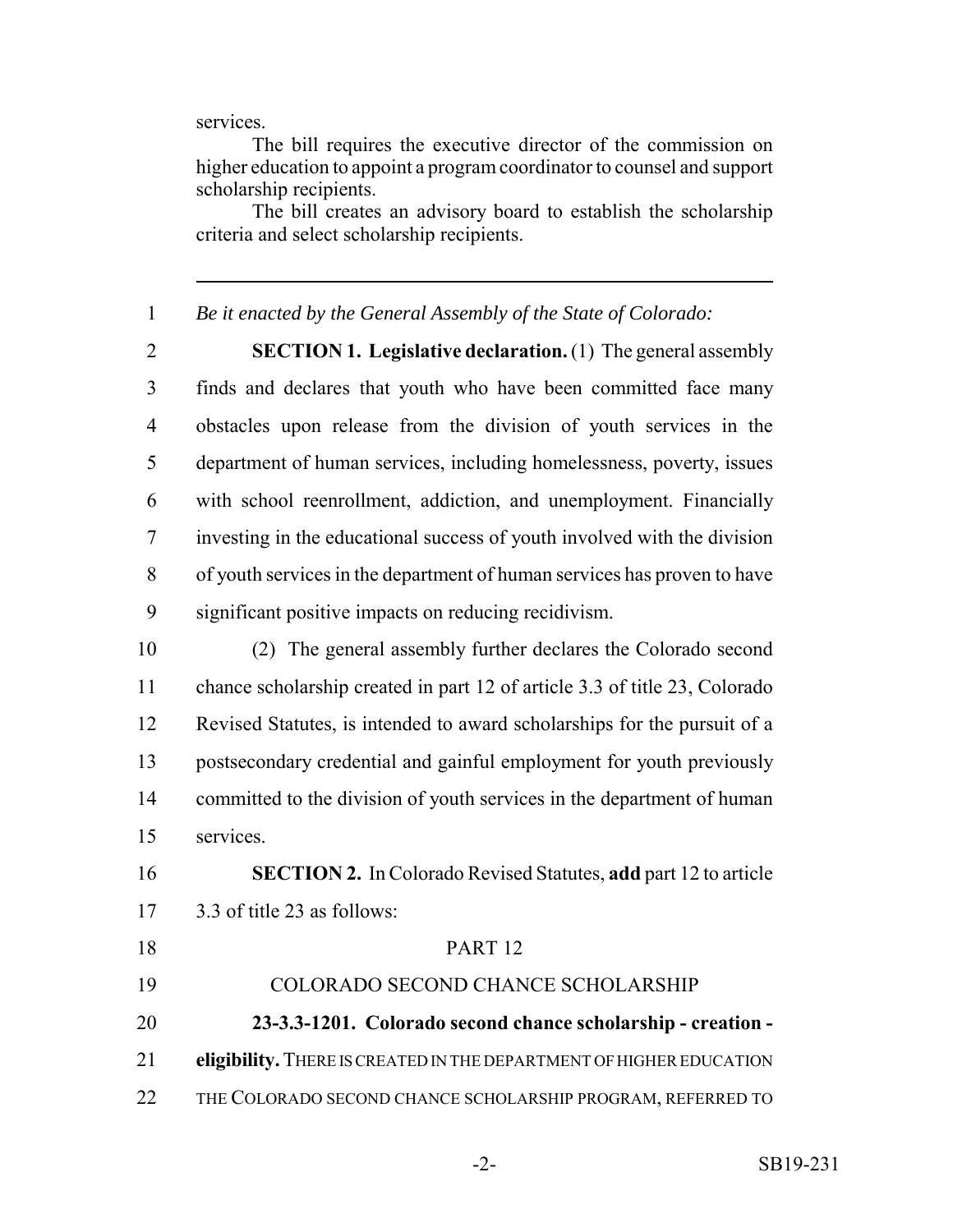IN THIS PART 12 AS THE "SCHOLARSHIP PROGRAM".SUBJECT TO AVAILABLE APPROPRIATIONS, THE SCHOLARSHIP PROGRAM SHALL AWARD SCHOLARSHIPS TO ASSIST PERSONS PREVIOUSLY COMMITTED TO THE DIVISION OF YOUTH SERVICES IN THE DEPARTMENT OF HUMAN SERVICES IN THE PERSONS' PURSUIT OF A POSTSECONDARY CREDENTIAL. THE ADVISORY BOARD CREATED IN SECTION 23-3.3-1203 SHALL AWARD SCHOLARSHIPS ON A NEED BASIS, BASED ON THE CRITERIA SPECIFIED IN 8 SECTION 23-3.3-1203 (3).

 **23-3.3-1202. Program coordinator - duties.** THE EXECUTIVE DIRECTOR OF THE COLORADO COMMISSION ON HIGHER EDUCATION OR THE EXECUTIVE DIRECTOR'S DESIGNEE SHALL APPOINT A PROGRAM COORDINATOR WHO SHALL COUNSEL AND SUPPORT SCHOLARSHIP RECIPIENTS BY REGULARLY MEETING WITH RECIPIENTS TO SET EDUCATION AND EMPLOYMENT GOALS AND CONNECT STUDENTS WITH WRAPAROUND SERVICES.

 **23-3.3-1203. Colorado second chance scholarship advisory board - creation - duties - report - rules - repeal.** (1) THERE IS CREATED THE COLORADO SECOND CHANCE SCHOLARSHIP ADVISORY BOARD, REFERRED TO IN THIS SECTION AS THE "ADVISORY BOARD", WHICH 20 CONSISTS OF THE FOLLOWING FIVE MEMBERS:

 (a) THE DIRECTOR OF THE DIVISION OF YOUTH SERVICES IN THE DEPARTMENT OF HUMAN SERVICES OR THE DIRECTOR'S DESIGNEE;

**(b)** THE EXECUTIVE DIRECTOR OF THE COLORADO COMMISSION ON 24 HIGHER EDUCATION OR THE EXECUTIVE DIRECTOR'S DESIGNEE;

**(c)** THE EXECUTIVE DIRECTOR OF THE DEPARTMENT OF HUMAN SERVICES OR THE EXECUTIVE DIRECTOR'S DESIGNEE;

27 (d) THE PROGRAM COORDINATOR OF THE COLORADO SECOND

-3- SB19-231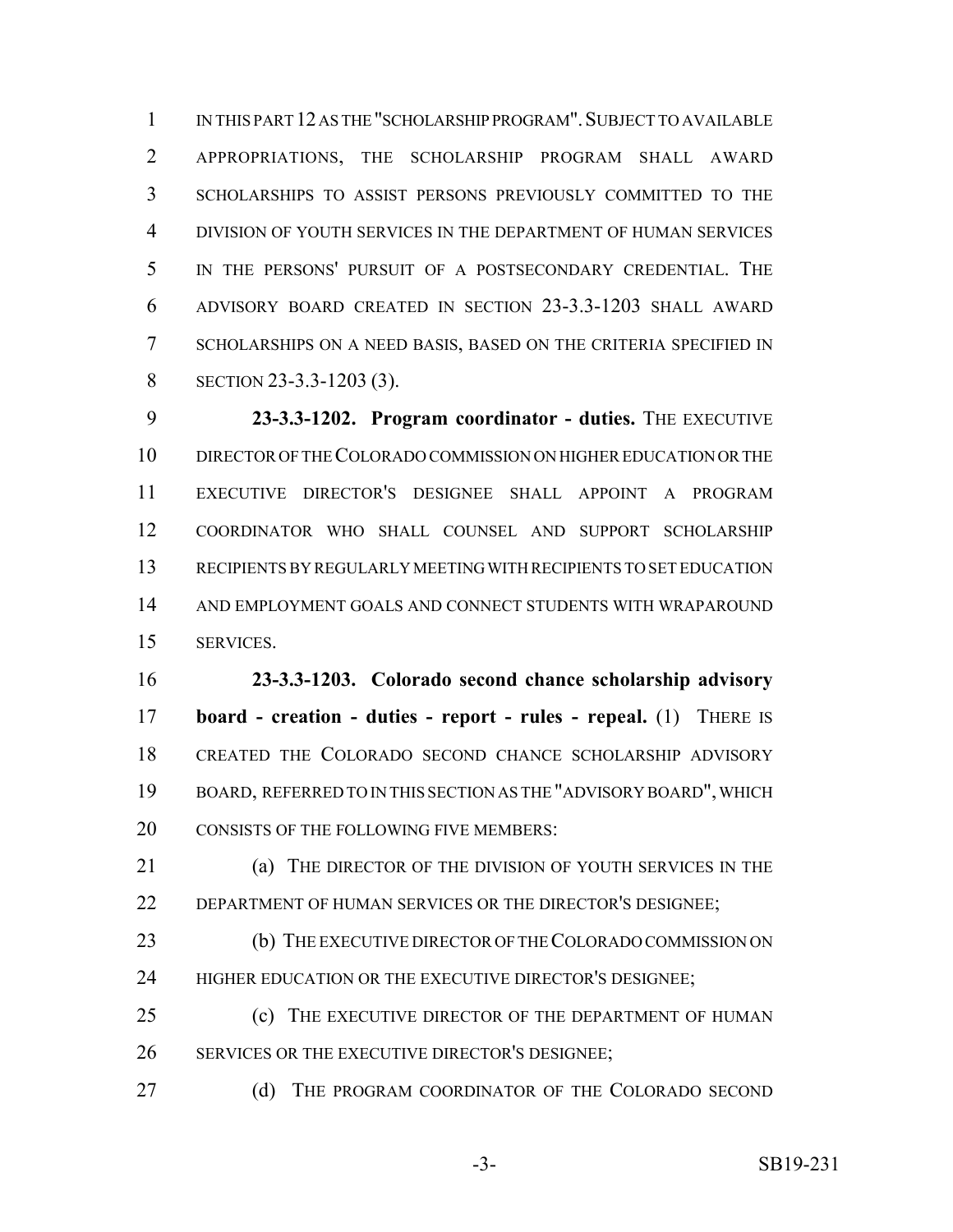CHANCE SCHOLARSHIP; AND

 (e) AN INDIVIDUAL PREVIOUSLY COMMITTED TO THE DIVISION OF YOUTH SERVICES IN THE DEPARTMENT OF HUMAN SERVICES THROUGH LIVED EXPERIENCES APPOINTED BY THE DIRECTOR OF THE DIVISION OF YOUTH SERVICES IN THE DEPARTMENT OF HUMAN SERVICES.

 (2) THE ADVISORY BOARD SHALL HOLD ITS FIRST MEETING ON OR BEFORE NOVEMBER 1, 2019, AT A TIME AND PLACE TO BE DESIGNATED BY THE EXECUTIVE DIRECTOR OF THE COLORADO COMMISSION ON HIGHER EDUCATION OR THE EXECUTIVE DIRECTOR'S DESIGNEE.THE BOARD SHALL MEET AT LEAST FOUR TIMES EACH YEAR AND SHALL ESTABLISH BY RULE THE PROCEDURES BY WHICH A PERSON MAY APPLY FOR A SCHOLARSHIP. 12 AT A MINIMUM, THE RULES MUST SPECIFY THE INFORMATION A PERSON SHALL SUBMIT AND THE DEADLINES FOR SUBMITTING THE APPLICATION.

 (3) THE ADVISORY BOARD SHALL AWARD SCHOLARSHIPS UP TO TEN THOUSAND DOLLARS TO APPLICANTS BASED ON THE FOLLOWING CRITERIA:

 (a) AN APPLICANT'S PRIOR COMMITMENT TO THE DIVISION OF 17 YOUTH SERVICES IN THE DEPARTMENT OF HUMAN SERVICES;

 (b) AN APPLICANT'S DEMONSTRATED DEGREE OF FINANCIAL NEED, BASED ON THE RESOURCES AVAILABLE TO THE APPLICANT;

**(c) AN APPLICANT'S ACCEPTANCE TO AN INSTITUTION THAT OFFERS**  POSTSECONDARY CREDENTIALS, INCLUDING BUT NOT LIMITED TO AN ACCREDITED TRADE SCHOOL, COMMUNITY COLLEGE, CERTIFICATE PROGRAM, OR OTHER INSTITUTION OF HIGHER EDUCATION; AND

24 (d) ANY OTHER CRITERIA ADOPTED BY RULE OF THE ADVISORY BOARD TO IDENTIFY PERSONS IN THE GREATEST NEED OF ASSISTANCE IN THE PURSUIT OF ANY POST-SECONDARY CREDENTIAL.

(4) THE ADVISORY BOARD SHALL SET THE AMOUNT OF EACH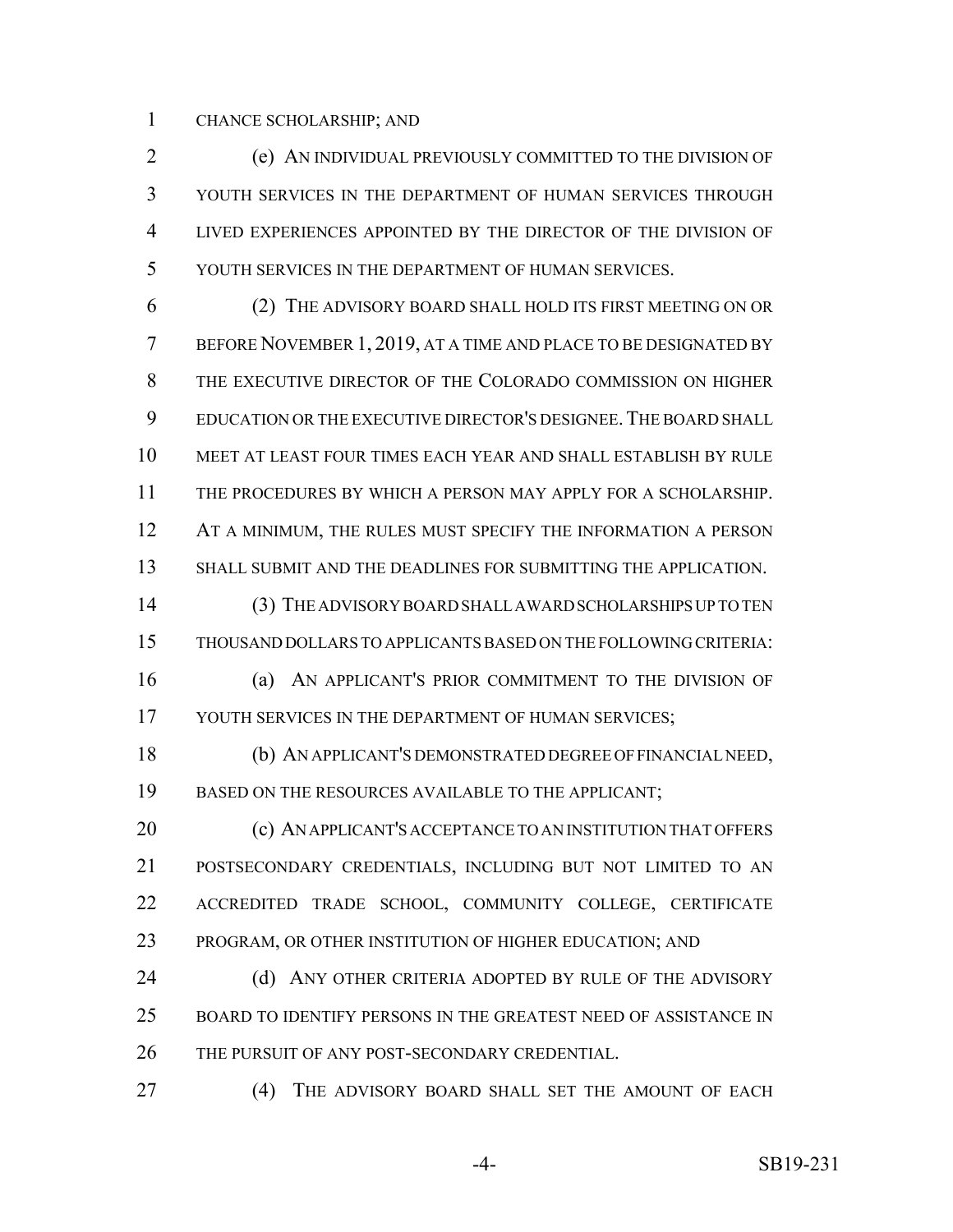SCHOLARSHIP BASED ON THE PERSON'S DEGREE OF FINANCIAL NEED, THE COST OF ATTENDANCE, THE AMOUNT AVAILABLE FOR THE APPLICABLE BUDGET YEAR, AND THE ANTICIPATED NUMBER OF PERSONS WHO WILL APPLY TO THE SCHOLARSHIP PROGRAM IN THE COURSE OF THE APPLICABLE BUDGET YEAR.

 (5) THE DEPARTMENT OF HIGHER EDUCATION SHALL REPORT ON THE SCHOLARSHIP PROGRAM TO THE PUBLIC THROUGH THE ANNUAL HEARING PURSUANT TO THE "STATE MEASUREMENT FOR ACCOUNTABLE, RESPONSIVE, AND TRANSPARENT (SMART) GOVERNMENT ACT", PART 2 10 OF ARTICLE 7 OF TITLE 2.

 (6) THIS SECTION IS REPEALED, EFFECTIVE SEPTEMBER 1, 2022. PRIOR TO SUCH REPEAL, THE COLORADO SECOND CHANCE SCHOLARSHIP PROGRAM IS SCHEDULED FOR REVIEW AS PROVIDED IN SECTION 24-34-104.

 **SECTION 3.** In Colorado Revised Statutes, 24-34-104, **add** 15  $(23)(a)(XI)$  as follows:

 **24-34-104. General assembly review of regulatory agencies and functions for repeal, continuation, or reestablishment - legislative declaration - repeal.** (23) (a) The following agencies, functions, or both, are scheduled for repeal on September 1, 2022:

20 (XI) THE COLORADO SECOND CHANCE SCHOLARSHIP PROGRAM CREATED IN SECTION 23-3.3-1201.

 **SECTION 4. Act subject to petition - effective date.** This act takes effect at 12:01 a.m. on the day following the expiration of the ninety-day period after final adjournment of the general assembly (August 2, 2019, if adjournment sine die is on May 3, 2019); except that, if a referendum petition is filed pursuant to section 1 (3) of article V of the state constitution against this act or an item, section, or part of this act